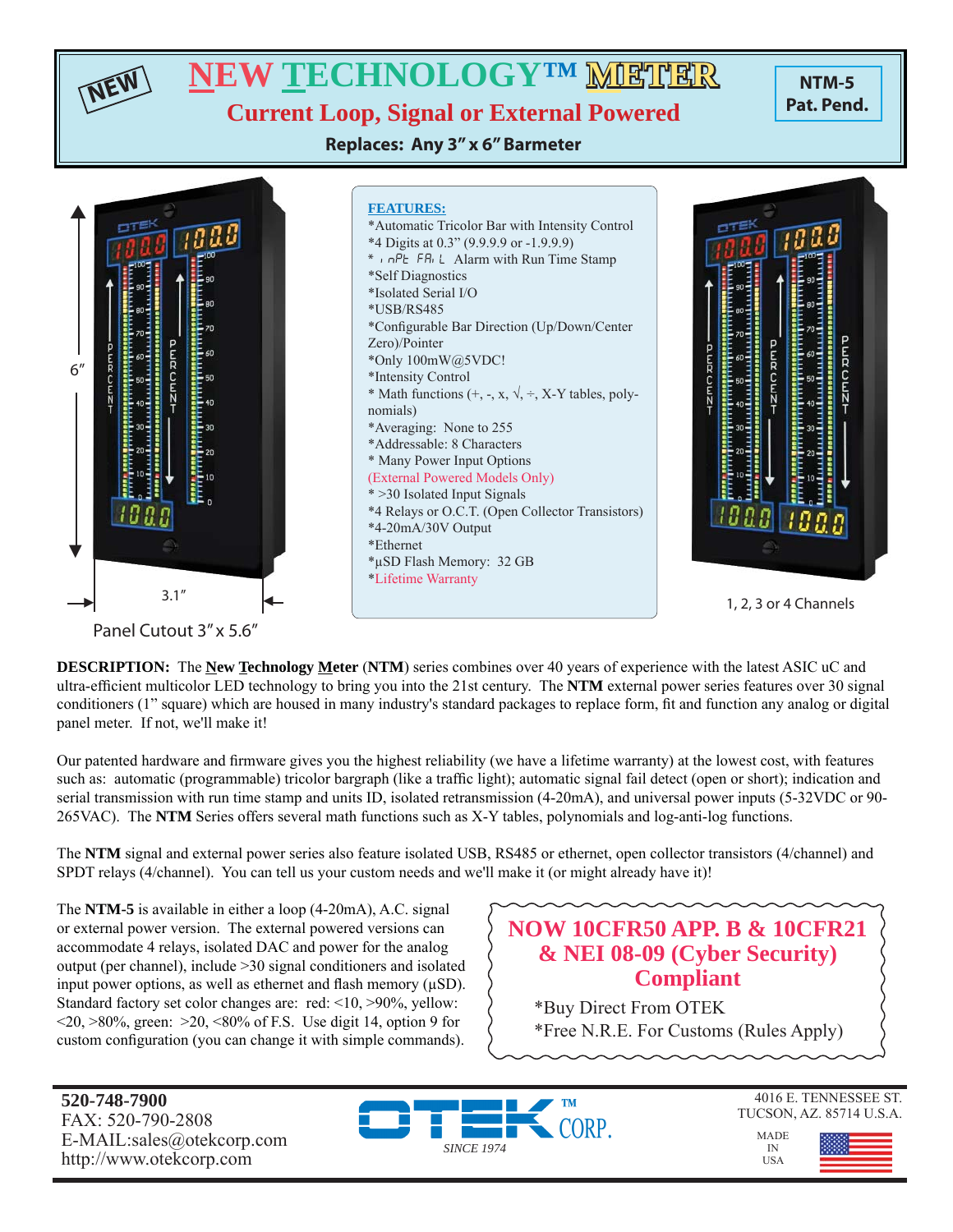#### NTM-5

# **THE PRODUCTS**

All New Technology products share the same innovative electronic circuit design. The difference between the models is their mechanical features (see Block Diagram and mechanical drawings). Some are displays only, some are single or multi channel, some can have relays, DACs, ethernet and flash memory, and some require an external power source. But all products contain the New Technology, which consumes less than 1% of comparable digitals (20-100mW for loop/signal powered versions) and approaches the power consumption of analog meters.

# **WHAT CAN YOU DO WITH OTEK'S NEW TECHNOLOGY?**

**Note on Otek's Powerless<sup>TM</sup> Technology**: If your signal cannot supply  $\geq 15 \text{mW}$  ( $\sim 5V/3 \text{mA}$ ), contact us or use external power models.

**1. One Channel Models: -0, -4, -B, -D, -F, -H, -L, -M, -N, -P, -S & -X:** Implement any math function, X-Y table (25 point), polynomials (9<sup>th</sup> order), offset, tare, zero, scale, log & anti-logarithmic to affect the unit's display at will. Some examples are: change the display & data using any combination as commanded by your algorithm, such as  $\frac{+}{-}\times\frac{+}{\sqrt{}}$  or set a variable or linearize the display using X-Y tables or polynomials. This works well for odd shape containers. You can also change the reading from ◦F to ◦C or ◦K or compress/expand the display (and data out) using the log and antilog functions. In addition, you can change the factory default alarm pointers and colors or delete them. Zero & Span potentiometers **are included** for manual adjustment.

**Note:** Models -D and -F have internal USB serial I/O that is not accessible to the customer. Contact Otek for access

**OTEK's New Technology**  series is only limited by your needs and imagination. Just give us a call at 520-748- 7900 or email us at sales $@$ otekcorp.com and give us the challenge to develop the best algorithm for your process.

**2. Two Channel Models: -1, -2, -3 and -5 through -9 &** 

**-A: Note:** Also available in models with 3 or 4 channels. Features include all those of the single channel models and each channel is 100% isolated from each other. In addition, you can add, subtract, multiply, divide, find the square root between channels. You can also use one channel to monitor/control the input signal and the second channel to indicate deviation, differential such as PID, alarm override or one channel setpoint can be used to control another channel function. You can also use one channel as a backup if the other channel becomes disabled or use them as volume & flow  $(\sqrt{})$  monitors/ controllers. The **New Technology** two channel models are also perfect as REM/RAD indicators/controllers (also see our RPM series with logantilog functions for radiation monitoring).

Contact OTEK for algorithms and formulas or any idea you wish to share with our audiences via our Youtube or Facebook page posts.

**3. Three Channel Models: -3, -5, -7, -8 and -A: Note:**  Also available on 4 channel models -5, -7 & -8. Otek's New Technology three channel models perform all the functions outlined in #1 and #2. Further, one channel can indicate the input variable and the other two channels can be setpoint indicators/controllers (Hi, Hi-Hi, Low and Low-Low limits), or subject the input/ output to any mathematical function or algorithm such as **PID** or display the input vs. output and derivative, or switch scales when the input reaches a limit/band such as for flow-volume-pressure or temperature. Monitor Volts, Amps and Watts AC or DC or any of 3 variables, including Hertz, lead/lag, power factor, peak/valley or for synchronizing of power lines with the bipolar (center zero) tricolor bargraph.

The **New Technology** series brings **Process Automation Control** (PAC) within your reach and affordability. These models are compatible with any DCS/SCADA system using their USB/RS485/Ethernet I/O options and allow for ease of interface with wireless systems.

#### **4. Four Channel Models:**

**-5, -7 and -8:** The four channel models offer all of the functions outlined in #1, #2 and #3. However, with the additional channel available, the New Technology barmeters rival flatscreens with superior HMI/MMI functionality and ease of viewing/analysis of any combination of 4 variables. For example, Volts/ Amps/Watts/Hertz or temperature/pressure/pH/humidity. The four channel models can also be used to monitor/control the product of the other 3 variables, making them ideal for the petrochemical industry.

**Data Logging**? Some models offer optional μSD memory to record 24/7 anything available via the serial I/O. Maximum capacity (and growing) is 32 GB!

#### **REDUNDANT CONTROL:**

Because all channels are 100% isolated from each other, you can use any multi-channels model as a redundant controller. If you need the "Democratic vote," algorithm, contact OTEK or see our Model **TRC** (Triple Redundant Controller).

**520-748-7900** FAX: 520-790-2808 E-MAIL:sales@otekcorp.com http://www.otekcorp.com



-2-

4016 E. TENNESSEE ST. TUCSON, AZ. 85714 U.S.A.

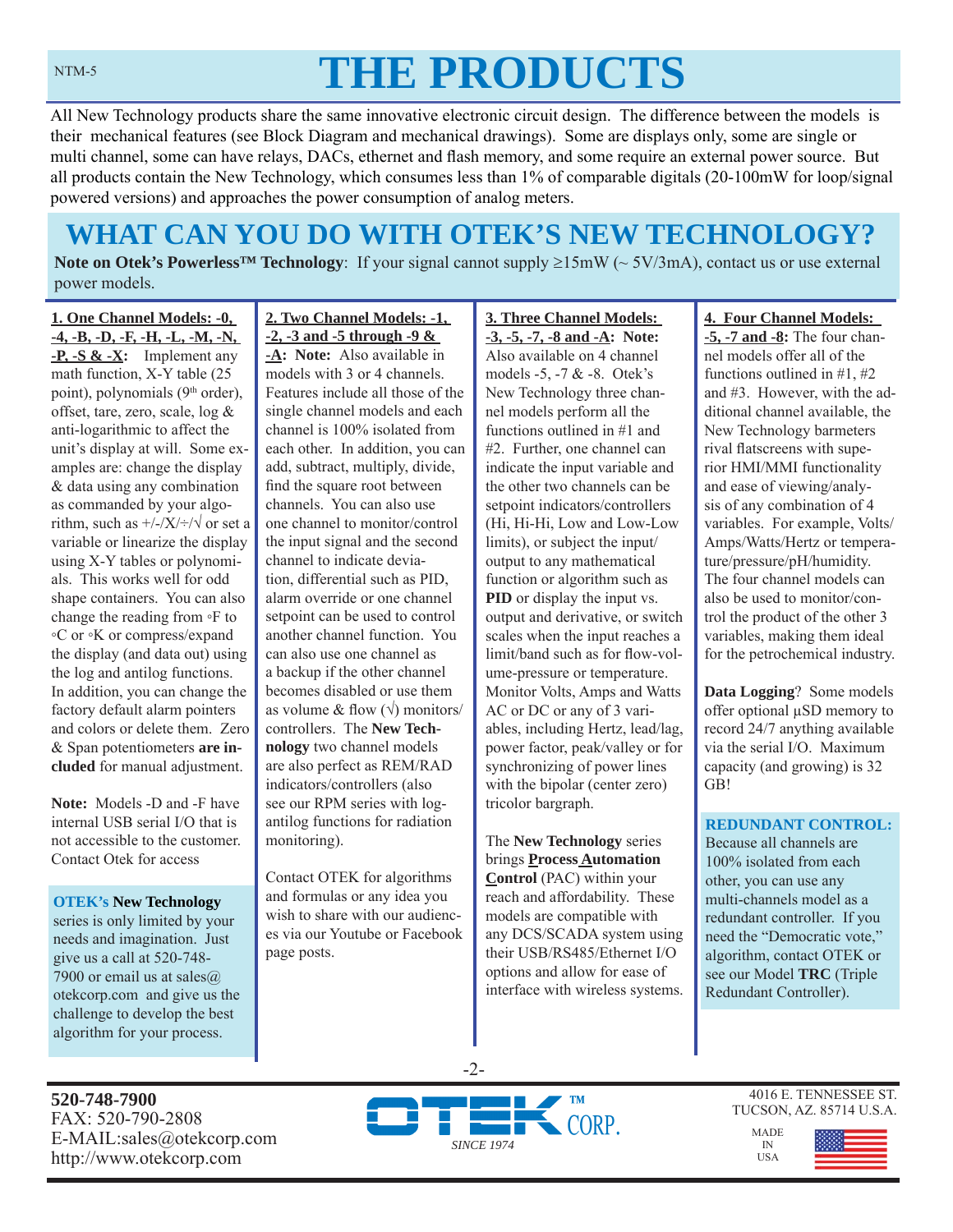# **Description, Notes & Order (Continued)**

**Digit 5, Serial I/O & Memory: Settings: 8N1N, 1200-19,200 Baud, ASCII.**

#### **LOOP/SIGNAL POWER ONLY**

**Digit 5, Serial I/O: Option 0, USB:**  Complies  $100\%$  with  $\overline{V2.0}$  and if digit **10,** option **1** is selected (USB powered) then digit **5** must be option **0**.

**Digit 5, Option 1, RS485**: Complies with industry standard and requires 5VDC@<3mA and a terminating 330 Ohm resistor at first and last unit in the BUS.

#### **EXTERNAL POWER ONLY:**

**Option 0, USB & Option 1, RS485**  (see above), plus:

**Digit 5, Option 2 Ethernet:** Complies with 10 Base-T/100Base-TX RJ45 up to 19,200 Baud. Maximum power consumption is <300mA@5V (1.5W).

**Digit 5, Options 3 & 4: uSD Flash Memory: Contact Otek for availability.** Internal μSD flash memory with up to 32 gigabytes capacity. You can store selected data at-will via serial command and download it as required. A 32GB card logging 3 times per second can hold approximately 4 year's worth of data.

> Need a Transmitter? See model **NTY**



**520-748-7900** FAX: 520-790-2808 E-MAIL:sales@otekcorp.com http://www.otekcorp.com

#### **DIGIT 6, GRADE:**

Industrial Grade (Options 0 or I) is per these published specifications. Grades **M** and **E** per agreed specifications. Options **E & M** typically include an EMI/ RFI shield all around and filtered connectors to meet EPRI-TR-102323-R3 (requiring ~2" deeper case). OTEK will build to certain nuclear or MIL-Standards but testing and confirmation of compliance, if required, will be quoted extra. Option **0** is 94VO plastic, option "**I**" is an aluminium nickel plated case and cover; bezel face has black powder coat finish to Mil-Specs. The back cover is either black plastic or nickel plated aluminum. Typical Mil-Specs: 461, 462, 169, 901, 801, RTCA-160, I EEE344, etc. Contact Otek for custom colors.

**NTM-X:** Certified for Class I, Div. 1, Groups B-G; EX & IECex: IM2, Exd1.

#### **Other Important Data:**

**Math Functions:**  $+$ ,  $-$ ,  $x$ ,  $\div$ ,  $\sqrt{}$ , Polynomials to 9th order, 25 Point X-Y table, zero, offset, span and tare. You can add, subtract, multiply, divide (etc.) one channel to/from another channel and display the result in the other channel  $(i.e. V (Ch.1)xA(Ch.2)=W(Ch.3).$ 

**Signal Failure Alarm:** Requires approximately 1 minute of normal (midscale) operation for it to alarm the display and output the serial data after the signal (Powerless™) has ceased.

Serial I/O: Setting: 8N1N, 1200-19,200 BAUD, 8 Character Address **PID:** Programmable (best with >dual channel models) automatic or manual with external 10K Ohm potentiometer (option **56**).

**High Quality:** No matter their size or number of channels all use the same (SV  $&$  V) firmware, hardware and commands. No matter their grade (Industrial, Mil-Spec, Nuclear) they all carry a **lifetime warranty**

# **Industrial Grade Common Electrical Specifications**

#### **Input & Display:**

\*A/D: Accuracy, Linearity & Resolution:  $\pm$  0.5% of F.S.  $\pm$ 1 L.S.D. over entire temperature range of  $0\n-60^{\circ}$  C. 12 Bits, Conversion Rate: 40/sec, Averaging: 0-255, zero, span, offset, tare, math functions, 25 point X-Y tables & polynomials  $(9<sup>th</sup>)$ \*Bargraph: 51 Automatic Tricolor (R/Y/G) Segments \*Digits: Four Full Digits (9.9.9.9 & -1.9.9.9). \*Typical Power Consumption of Display: 10-100mW@3.3V-5V \*Temperature Coefficient: +/-50PPM/°C \*Operating Temperature: -10 to +60; Storage:  $-20$  to  $+70^{\circ}$ C \*CCMR: >90dB@50-60Hz \*Isolation: >500VDC to any other I/O & P.S. \*Humidity: 5-95% RH non-condensing \*Front Panel: NEMA 3. NEMA 4x on request. \*Failed Signal Detect:  $\sim$  20 seconds after  $> 1$  minute "On" @50% of F.S. \*Calibration Check: 2 years recommended. **Note 1:** See page 13 of the **master catalog for e**nvironmental specs vs. housing, bar length and digit size.

**Note 2**: E and M grades are the same as Industrial unless otherwise specified.







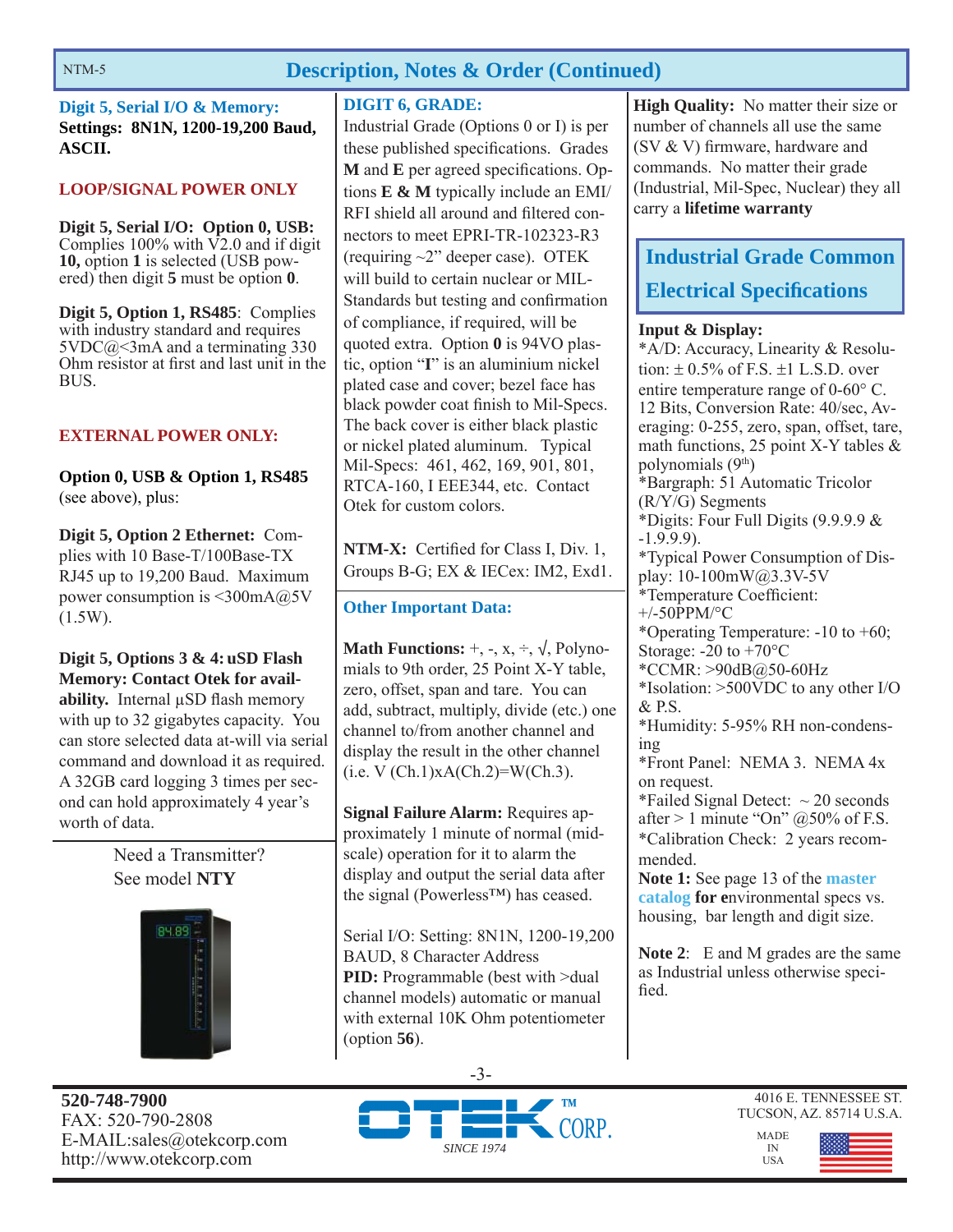**Industrial Grade Common Electrical Specifi cations** 

**(Continued)**

#### **AVAILABLE ON EXTERNAL POWER MODELS ONLY:**

**Outputs:**

**\*Analog Output:** Accuracy & Linearity:  $\pm 0.5\%$  F.S.;  $\pm 0.1$  LSD, Range: 3-24mA (max. load: <1K Ohm). **\*Analog Output Temperature Coeffi cient:** +/-50PPM°C **\*Analog Output Isolation To All Other I/O & Power:** >500VDC

**\*Relays:** 4 Each/Channel (except NTY, 2): SPDT Form C, 1A Max @ 120VAC/30VDC resistive load only, Contact Protection: 300VAC/DC on all contacts. Speed: +40mS (main loop).

**O.C.T. (Open Collector Transistors):** VCE Max: 30VDC; Ice Max: 30mADC, Speed: +40mS (main loop).

**Note 1:** Relays & O.C.T. have P.O.D.  $(-100$ mS) and can be set for fail safe operation (normally on).

**Note 2:** See Digit 11 for default set points and User's Manual for command set via serial control.

Note: All  $\pm$ 1 LSD and % full scale range unless noted.

**Option 00 & 17 For Loop Power Only:**

**Option 00, 4-20mA Loop Powered:**  Burden: >3V@4mA, ≤5V@ 20mA; Range: 3-26mA; Accuracy & Linearity:  $\pm 0.5\%$  of F.S.,  $\pm 1$  LSD. **Option 17: 10-50mA Loop Powered:** Burden: >3V@10mA, ≤5V@ 50mA; Range: 3-50mA; Accuracy & Linearity:  $\pm 0.5\%$  of F.S.,  $\pm 1$  LSD.

# NTM-5 **INPUT SIGNAL SPECIFICATIONS (Digits 8 & 9)**

**Options 01 Through 18, A. C. Signal Powered Only:** *FUSE IT!* Use external 1/2 ASB for Volts and 7 ASB for Amps.

#### **Important Notes**:

1) C.T. are sensitive and limited to the secondary (output) impedance. OTEK A.C. signal powered products present and input impedance of  $\sim 0.2$  Ohms  $(\sim 1 \text{V}(\bar{\omega})$ 5A). Make sure your C.T. can drive a >0.3 Ohm load without saturating or losing linearity. Contact Otek for assistance. Best C.T. to use: >100:5 ratio.

2) All inputs for 50-60 Hz lines. Contact Otek for 400 Hz lines.

**Option 01, VAC (P.T.):** Burden: 0.2 Ohm & <100mW; Range: 30-140V/40-100Hz; Accuracy & Linearity:  $\pm 0.5\%$  of F.S. Best operating range: 90-140VAC to specifications.

**Option 02, 5 AMP A.C. (C.T.):** Burden: <100mW; Range: .5-5A; Accuracy & Linearity:  $\pm 0.5\%$  of F.S. Best range: 2-4 Amps. Note: Not available in **"-F"** case.

**Option 03, Watts A.C. (C.T. & P.T.):** Not available on **case -F**. Range: >100<600W/50-60Hz; Accuracy & Linearity:  $\pm 0.5\%$  of F.S. at 90-140VAC & 1-4AAC. Best operating range: 100- 500 Watts. For 400 Hz lines, use option 03 and specify (03=400 Hz line) after the complete part number.

**Option 04, Hertz VAC:** Not available on case -F. Range: >30V<140V & >30<100Hz; Accuracy & Linearity:  $\pm 0.5\%$  of F.S. For 400 Hz lines, use option 04 and specify (04=400 Hz line) after the complete part number.

**Option 05-14:** Same as options **01** through **04**.

### **PROPORTIONAL CONTROL?**

For proportional control, use a two (or more) channel model. Channel 1 is powered by your signal and the display signal (using a 4-20mA out) to drive the Channel 2 input. Channel 2's 4-20mA output allows you to control your generator. The result: Channel 1 display your AC signal and Channel 2 display it's 4-20mA output. Only Channel 2 needs power for its analog output and/ or relays. Use part number NTM-(1, 2, 3, 5, 6,7, 8, 9 or A)??-269-?21-99). Note: "?"= any available option on Digits 5, 6 & 10 and specify (9=Ch) 1 signal power, Ch 2 external power). Also see the new model **NTI**.

**VAC/DC Signal Power Only:**

#### **Option 16, 7-140VAC/DC:** Now you can

 monitor and control your AC line, UPS, battery bank or power supply from 7-140VDC/VAC, with only power from the signal. The **NTM** requires  $>10<80$ mW ( $\sim$ 3mA-20mA). Imagine the possibilities! Almost like analog (only signal wires), but with 21st century digital technology ready for your PAC/DCS/SCADA system.

Scaling: 7-140VDC in =7.0-140.0 Digital Display & 5-100% bargraph with alarm pointers. See Digits 13 & 14 for custom calibration and scale.

**Accuracy & Linearity:**  $\pm 0.5\%$  of full scale.

**520-748-7900** FAX: 520-790-2808 E-MAIL:sales@otekcorp.com http://www.otekcorp.com



-4-

4016 E. TENNESSEE ST. TUCSON, AZ. 85714 U.S.A.

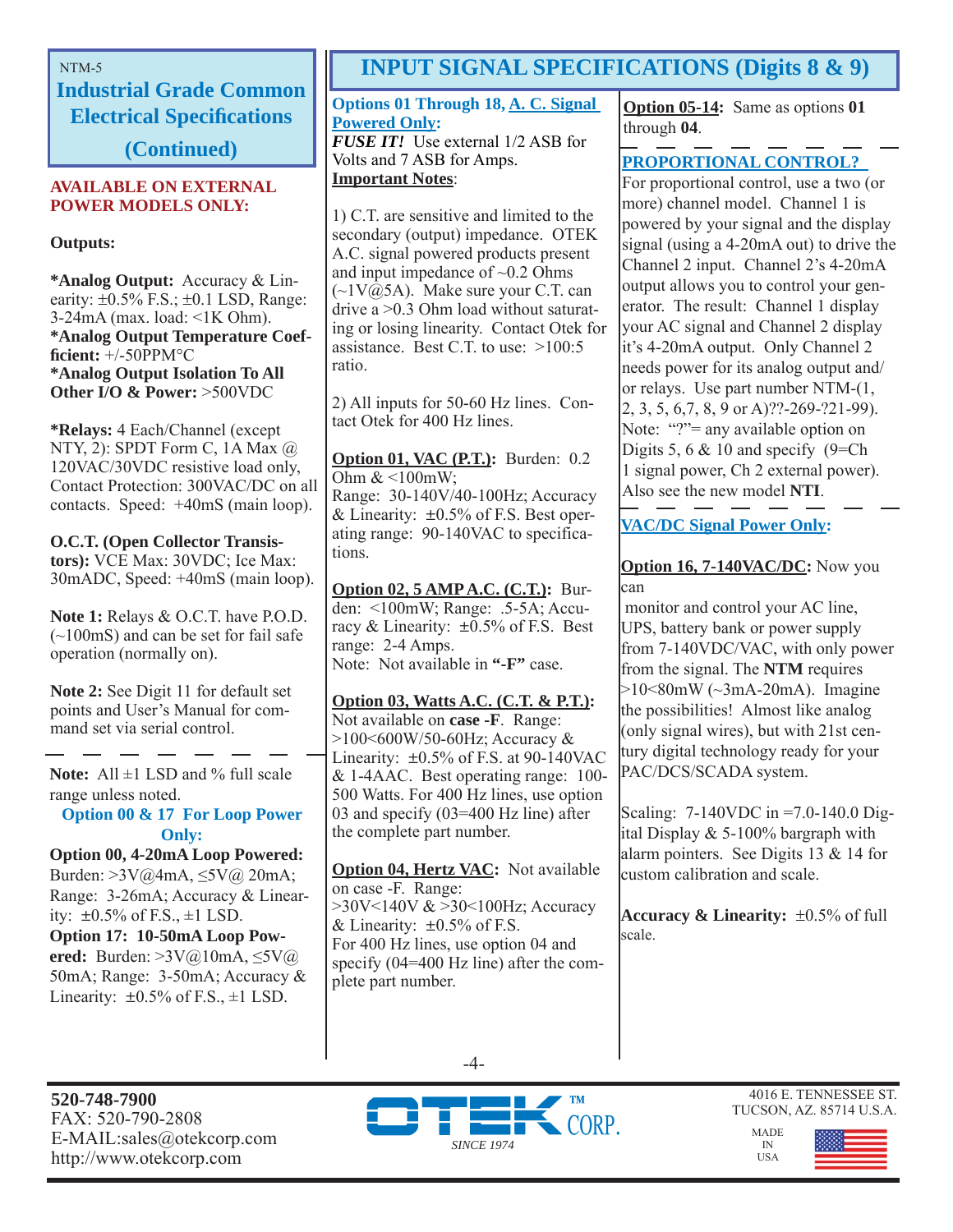# **INPUT SIGNAL SPECIFICATIONS (Digits 8 & 9) AVAILABLE ON EXTERNAL POWER MODELS ONLY**

| <b>Alarm Outputs (Signal Power): Open</b><br>collector transistors (4) optional. See<br>the ordering information on pages<br>19-11, digit 11, option 1. For relays,<br>contact Otek (custom). | <b>Option 27, Watts DC:</b><br>VZin: $10M \Omega/AZ$ in: $1.0\Omega$ , 5W<br>Range: 1W<br>Accuracy & Linearity: $\pm 0.5\%$ of F.S.<br>$\pm$ 1 digit                                             | Option 38 (1Vx1VAC):<br>Zin: $1\text{M}\Omega$ for both inputs Range: 1V<br><b>RMS</b><br>Accuracy & Linearity: $\pm 0.5\%$ of F.S.<br>$\pm$ 1 digit.                    |
|-----------------------------------------------------------------------------------------------------------------------------------------------------------------------------------------------|--------------------------------------------------------------------------------------------------------------------------------------------------------------------------------------------------|--------------------------------------------------------------------------------------------------------------------------------------------------------------------------|
| 4-20mA Analog Output: Custom,<br>contact Otek (requires >1 watt from<br>input signal).                                                                                                        | Option 28, Watts DC (1Vx1V):<br>VZin: 1M for both inputs<br>Range: 0-1V                                                                                                                          | <b>Note:</b> Always use P.T. & C.T. for op-<br>tions 33, 34, 40, 42, 43 & 44.                                                                                            |
| Option 17: 10-50mA Loop Power:<br>See option 00 & 17 on page 4 (first<br>column).                                                                                                             | Accuracy & Linearity: $\pm 0.5\%$ of F.S.<br>$\pm$ 1 digit<br><b>Option 29: Custom:</b> Use this option                                                                                          | Option 40 (120VACx5AAC C.T.):<br>Zin: 1M for V $& 0.04\Omega$ for I<br>Range: 0-750W<br>Accuracy & Linearity: $\pm 0.5\%$ of F.S.                                        |
| Option 18: 10-500mADC Sig-<br>nal Power: Calibration: 10-<br>500mADC=10-500 & 5-100%. For<br>other calibrations, use digit 14 and<br>specify.                                                 | to describe any custom input, scale or<br>modification to the NTM and contact us<br>for feasibility and cost.<br>Options 30-34, Volts RMS: Here we<br>use a <b>True RMS-DC</b> Converter for     | $\pm$ 1 digit<br>Note: Option 40 (120V/5A) includes<br>the shunt $(0.04 \text{ Ohms}/20W)$ on con-<br>nector only for 5A C.T.                                            |
| <b>AVAILABLE ON EXTERNAL</b><br><b>POWER ONLY</b>                                                                                                                                             | accurate $(± 0.1\%)$ measurement of sine<br>waves up to 10KHz. For 10-20KHz<br>and SCR accuracy is $\pm$ 1%.                                                                                     | <b>Options 41-44, Hertz:</b> We use an <b>F-V</b><br>to accept frequencies up to 20KHz<br>and amplitudes from 1-400V peak or<br>dry contact or open collector transistor |
| Option 20: 4-20mA: The burden on<br>the loop is only $0.5V@20mA(25 Ohm)$<br>and you can use the math functions for<br>converting to flow, instantaneous or                                    | VRMS: $Zin$ : $1M\Omega$<br>Range; per options;<br>Accuracy & Linearity: $\pm 0.5\%$ of F.S. $\pm$<br>1 digit                                                                                    | (O.C.T.). For 50 to 440 Hz power line<br>frequency measurement, use Option #<br>"44."                                                                                    |
| totalizer.<br>Accuracy: $\pm 0.5\%$ of F.S. $\pm 1$ digit                                                                                                                                     | <b>Options 35-37, Amps RMS:</b> We use a<br><b>True RMS-DC</b> Converter for accurate                                                                                                            | Option 41 (10KHz/5V Logic):<br>Zin: 1M<br>Range: 30-10KHz                                                                                                                |
| Options 21-24: VDC: Input imped-<br>ance is 1 Mega Ohms on all VDC<br>ranges.                                                                                                                 | $(± 0.1%)$ measurement of sine waves<br>up to 10KHz. For 10-20KHz and SCR<br>accuracy is $\pm$ 1%.                                                                                               | Accuracy & Linearity: $\pm 0.5\%$ of F.S.<br>$\pm$ 1 digit                                                                                                               |
| Input impedance $1M\Omega$<br>Range: Per Option<br>Accuracy & Linearity: $\pm 0.5\%$ of F.S. $\pm$<br>1 digit                                                                                 | Zin: 35 (0.1A): $2\Omega$ ; 36 (1A): 0.2 $\Omega$ ;<br>37 (5A): $0.04\Omega$ ; Range: Per option<br>Accuracy & Linearity: $\pm 0.5\%$ of F. S.<br>$\pm$ 1 digit                                  | Option 42 (120V, 40-100Hz):<br>Zin: 1M<br>Range: 50-150VC/30-100Hz<br>Accuracy & Linearity: $\pm 0.5\%$ of F.S.<br>$± 1$ digit                                           |
| <b>Options 25 &amp; 26, mADC:</b> Since the<br>$NTM$ is 2V full scale $(2,000$ Counts)<br>the "Shunt" resistors used are 100<br>Ohms for 10mA and 10 Ohm for<br>100mADC.                      | Options 38 & 40, Watts RMS:<br>Here we use a <b>True RMS-DC</b> Con-<br>verter for accurate $(± 0.1%)$ measure-<br>ment of sine waves up to 10KHz. For<br>10-20KHz and SCR accuracy is $\pm$ 1%. | Option 43 (240V, 30-100Hz):<br>Zin 1 M; Range: 100-260V/30-100Hz<br>Accuracy & Linearity: $\pm 0.5\%$ of F.S.<br>$\pm$ 1 digit                                           |
| Input impedance 25: 50 $\Omega$ ; 26: 5 $\Omega$ ;<br>Accuracy & Linearity: $\pm 0.5\%$ of F.S. $\pm$<br>1 digit                                                                              | Input impedances vs. range are the<br>same as for VDC & mADC ranges.                                                                                                                             | Option 44 (120V, 500 Hz):<br>Zin: 1 M<br>Range: 50-150V/300-500Hz<br>Accuracy & Linearity: $\pm 0.5\%$ of F.S.<br>$\pm$ 1 digit                                          |
|                                                                                                                                                                                               | $-5-$                                                                                                                                                                                            |                                                                                                                                                                          |



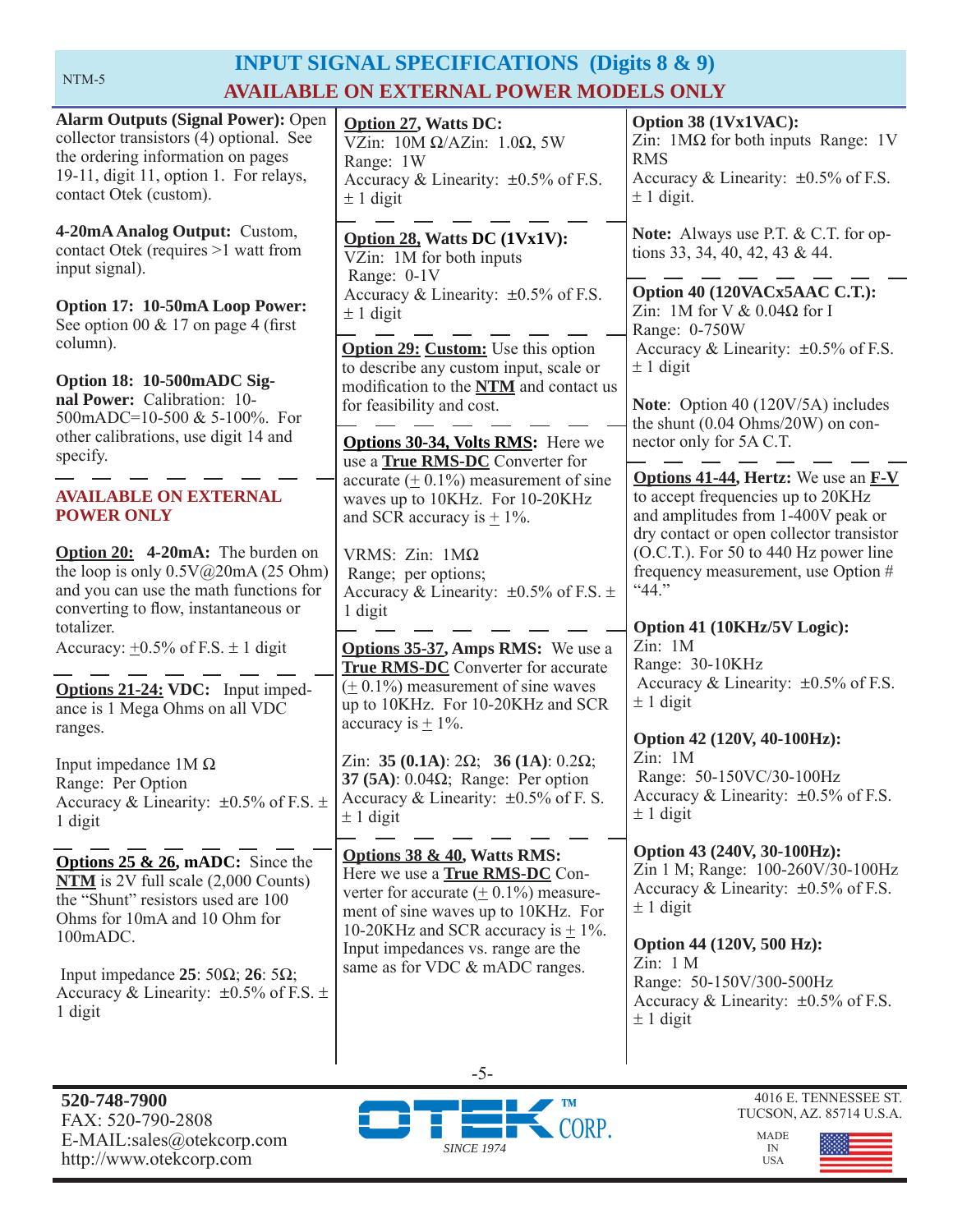# **INPUT SIGNAL SPECIFICATIONS (Digits 8 & 9) AVAILABLE ON EXTERNAL POWER MODELS ONLY**

| Option 45: Strain-Gage $(\geq 300 < 4K)$<br>Ohm): These are typically "Monolith-<br>ic" S-G that require constant voltage<br>(preferably) excitation. We use 4.096V<br>for high stability and accuracy. Use<br>option 29 and <b>specify</b> your S-G sen-<br>sitivity and the <b>NTM</b> display at Zero<br>and Full Scale.<br>Excitation: 4.096V, 50 PPM/°C<br>Range: $\pm 300 - 4K \Omega$ | <b>Option 48: RTD (PT1000):</b> Same as<br>PT100 except it is 1000 Ohms at $0^{\circ}$ C<br>instead of 100 Ohms $\omega$ 0°C. The same<br>technique is used for copper $\overline{RTD}$ (10)<br>Ohm), contact OTEK. Same connec-<br>tion as Option 47 apply.<br>Accuracy: $\pm 0.5\%$ of F.S. $\pm 1$ digit, plus<br>sensor's error.<br><b>Note:</b> For long distances $(>300)$                             | <b>Option 53: pH (Acidity):</b> We use a<br>FET input $(10^{15})$ amplifier and cali-<br>brate the $NTM$ for 0-14.00 pH using<br>the Industry's standard $\pm$ 413 mV = $\pm$<br>7pH co-efficient.<br>Note: Not temperature compensated,<br>contact OTEK for auto temperature<br>compensation.<br>Accuracy: $\pm 0.5\%$ of F.S. $\pm 1$ digit<br><b>Option 54: ORP (Oxygen Reduction)</b> |
|----------------------------------------------------------------------------------------------------------------------------------------------------------------------------------------------------------------------------------------------------------------------------------------------------------------------------------------------------------------------------------------------|--------------------------------------------------------------------------------------------------------------------------------------------------------------------------------------------------------------------------------------------------------------------------------------------------------------------------------------------------------------------------------------------------------------|-------------------------------------------------------------------------------------------------------------------------------------------------------------------------------------------------------------------------------------------------------------------------------------------------------------------------------------------------------------------------------------------|
| Accuracy & Linearity: $\pm 0.5\%$ of F.S.<br>$± 1$ digit<br>Note on S-G: Some S-G offer +/-<br>1VDC or 4-20mA condition output.                                                                                                                                                                                                                                                              | use a 4-20mA transmitter such as our<br>model NTY from our New Technol-<br>ogy series.<br><b>Option 50: Thermocouple (Type)</b>                                                                                                                                                                                                                                                                              | <b>Potential):</b> Our FET amplifier $(10^9)$<br>accepts the industry standard 2000mV<br>F.S. of the probe and the NTM dis-<br>plays it in % $(0-100.0\%)$ .                                                                                                                                                                                                                              |
| Use Option 29 and specify.                                                                                                                                                                                                                                                                                                                                                                   | <b>J):</b> This $TC$ has a range of -210 to +                                                                                                                                                                                                                                                                                                                                                                | Accuracy: $\pm 0.5\%$ of F.S. $\pm$ 1 digit                                                                                                                                                                                                                                                                                                                                               |
| Option 47: RTD (PT100): Note: For<br>options 47 & 48 you can change °C to<br>°F and RTD type via serial port.<br>We excite your 2, 3 or 4 wire RTD<br>with 200µA to avoid the "self heating"<br>effect. The range of the <b>NTM</b> is the<br>same as your <b>RTD</b> typically -200°C to                                                                                                    | 760 °C (-350 + 1390 °F). Its color is<br>white $(+)$ and Red $(-)$ , cold junction<br>(CJ) is at the connector. Make sure the<br>connections from the <b>NTM</b> and your<br>TC are as close to the NTM entrance<br>as possible to avoid errors. If you<br>short out the $NTM's + TC & -TC$ to-<br>gether, the <b>NTM</b> will read the ambient<br>temperature at the junction due to its<br>built-in C.J.C. | <b>Option 55: %RH:</b> This conditioner is<br>designed to interface to a typical (ca-<br>pacitance type) 2-3 pF/% of <b>RH</b> made<br>by several manufacturers. Use Option<br>"29" and contact OTEK to specify<br>your sensor's specifications.<br>Accuracy: $\pm$ 0.5% RH of signal input,<br>$± 1$ digit.                                                                              |
| +800 $\rm{^{\circ}C}$ (-328 + 1562 $\rm{^{\circ}F}$ ). You can place<br>the decimal point at will (typically<br>-200.0 to 800.0. The <b>PT100</b> has a tem-<br>perature coefficient of 0.00385 Ohms/<br>Ohm/ <sup>0</sup> C. (For legacy 0.00392 TC<br>(known as ANSI 392) contact OTEK<br>and use Option "29".<br>Accuracy: $\pm 0.5\%$ of F.S. $\pm$ 1 digit, plus<br>sensor's error.     | Note: You can change °C to F and TC<br>type via serial port.<br>Accuracy: $\pm 2^{\circ}$ F.S. of signal input.<br><b>Option 51: TC (Type K):</b> This is yel-<br>low (+) and red (-) and has a range of<br>-270 + 1370 <sup>o</sup> C (-440 + 2500 <sup>o</sup> F). The<br>same notes as Option 50 apply.<br><b>Accuracy:</b> $+1^0$ F.S. of signal input.                                                  | <b>Option 56 Resistance (0-10K Ohm):</b><br>Want a simple 4-20mA transmitter?<br>Just connect a 10K Ohm (others on<br>request) potentiometer to the NTM<br>and control any 4-20mA input valve,<br>motor, transducer, etc.<br>Accuracy & Linearity is $\pm 0.5\%$ of F.<br>$S_{\cdot} \pm 1$ digit<br>Standard Calibration: 0-10K<br>Ohms=4-20mA. Use option #29 and                       |
| Note: For 2 wire, jump - S to -E and $+S$<br>to $+E$ . For 3 wire only jump -S to -E.                                                                                                                                                                                                                                                                                                        | <b>Option 52: TC (Type T):</b> This blue $(+)$<br>and red (-) $TC$ has the range of -270 <sup>0</sup><br>+ 400 <sup>o</sup> C (-440 + 750 <sup>o</sup> F). Same notes as<br>Option 50 apply.<br>Accuracy: $+2^{\circ}$ F.S. of signal input.                                                                                                                                                                 | specify your calibration. Ideal for<br>linear transducers.                                                                                                                                                                                                                                                                                                                                |



-6-

#### 4016 E. TENNESSEE ST. TUCSON, AZ. 85714 U.S.A.



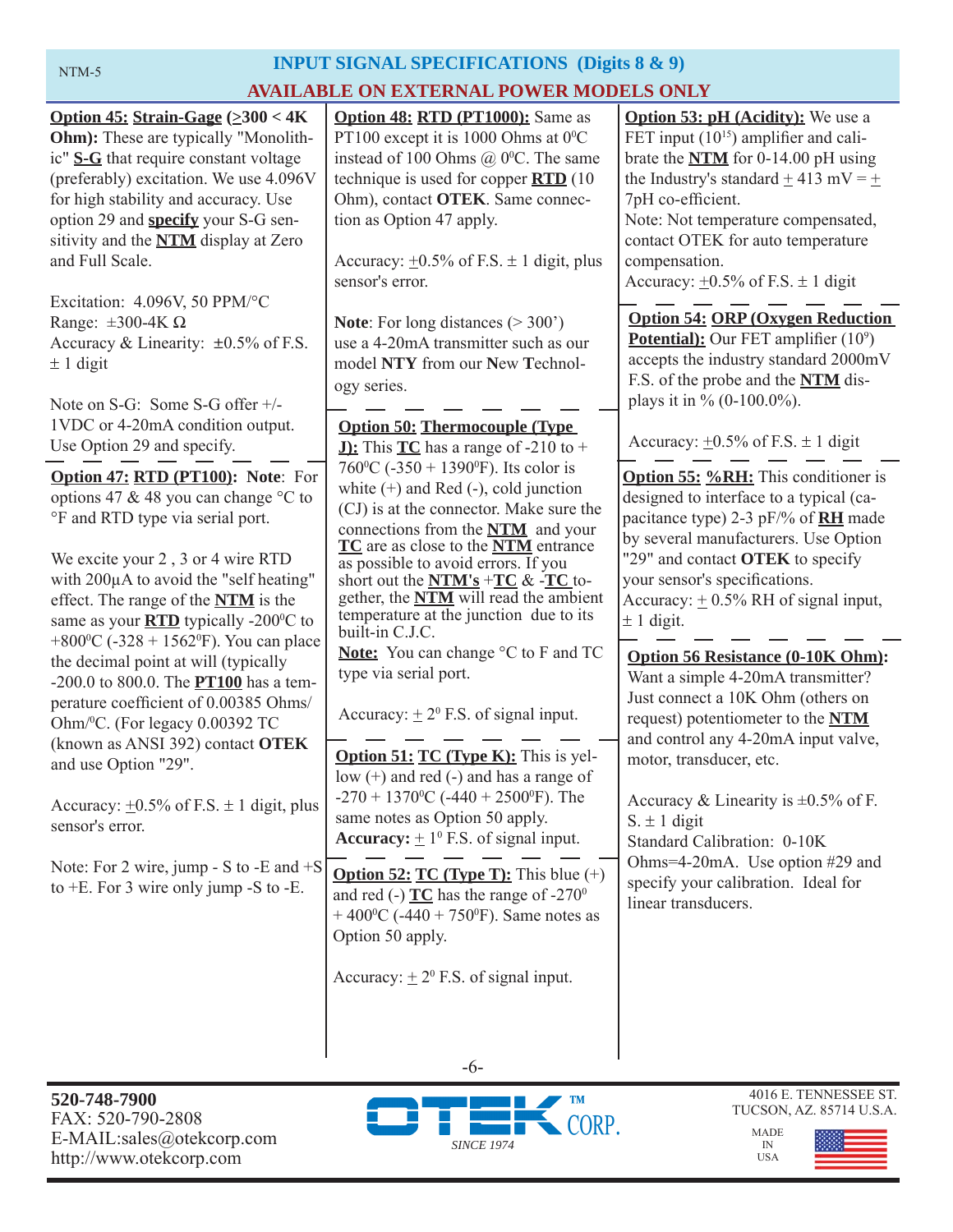| <b>Description, Notes &amp; Order (Continued)</b><br>NTM-5                                                                                                                                                                                                                                                         |                                                                                                                                                                                                                                                                                  |                                                                                                                                                                                                                                                       |  |
|--------------------------------------------------------------------------------------------------------------------------------------------------------------------------------------------------------------------------------------------------------------------------------------------------------------------|----------------------------------------------------------------------------------------------------------------------------------------------------------------------------------------------------------------------------------------------------------------------------------|-------------------------------------------------------------------------------------------------------------------------------------------------------------------------------------------------------------------------------------------------------|--|
| <b>Option 57, 10-50mA Range: 10</b><br>Ohms input resistance<br>Accuracy & Linearity: $\pm 0.5\%$ of F.S.<br>$±1$ Digit                                                                                                                                                                                            | Digit 10 (Power Input): (Continued)<br><b>EXTERNAL POWER ONLY:</b>                                                                                                                                                                                                               | Digit 11 (Control Outputs): (Contin-<br>ued)<br><b>EXTERNAL POWER ONLY:</b>                                                                                                                                                                           |  |
| <b>Option 58: Serial Input Remote Dis-</b><br>play/Controller: Here you can use<br>the unit as a remote display & control-<br>ler with modified ASCII to alpha-nu-<br>meric display for DCS SCADA, PLC<br>systems.                                                                                                 | Digit 10, Option 2, 5VDC: 5VDC is<br>used to drive the relays (<50mA/relay)<br>and/or the DAC via internal isolated<br>5-30VDC-DC (<200mA). If you order<br>relays and analog out, you will need<br>$\sim$ 300mA/channel. This option is also<br>isolated from the input signal. | Digit 11, Options 2, 4, 6 or 8: Relays:<br>are S.P.D.T. (1C) and can switch maxi-<br>mum resistive loads of 1 Amp $\omega$ 120<br>VAC or 30 VDC. They include 300V<br>varistors at their contacts. Inductive<br>loads must be attenuated by the user. |  |
| See the user's manual for simple com-<br>mands to use the <b>NTM</b> in PAC (Pro-<br>cess Automation Control) applications.                                                                                                                                                                                        | Digit 10, Option 3, 7-32VDC: Same<br>as option 2 but with wide input range of<br>7-32VDC. Efficiency: >75%.                                                                                                                                                                      | <b>AUTOMATIC BAR COLORS:</b><br>Limits/Colors Factory default (% of                                                                                                                                                                                   |  |
| <b>Digit 10 (Power Input):</b><br><b>LOOP &amp; SIGNAL POWER ONLY:</b>                                                                                                                                                                                                                                             | Digit 10, Option 4, 90-265VAC: This<br>option accepts 50-60Hz. For 100-<br>300VDC or 400 Hz, use Digit 10, op-<br>tion 9 and specify. Efficiency: $>70\%$ .                                                                                                                      | Full Scale): Also see digit 14.<br>Low-Low Limit $(\langle 10\% \rangle)$ : Red Bar,<br>OCT1/K1 "ON"                                                                                                                                                  |  |
| Digit 10, Option 0, Powerless, No<br>Power Required: The Input Fail de-<br>tect/Alarm (patent pending) flashes the                                                                                                                                                                                                 | <b>Digit 11 (Control Outputs):</b>                                                                                                                                                                                                                                               | Low Limit (<20%): Yellow Bar, OCT2/<br>K <sub>2</sub> "ON"                                                                                                                                                                                            |  |
| display "INPT FAIL ( $n$ oPE FRi L)"<br>and transmits this serial message for<br>$\sim$ 20 seconds, after which it will cease.                                                                                                                                                                                     | <b>EXTERNAL POWER ONLY:</b><br>Digit 11, Control Outputs: Options                                                                                                                                                                                                                | High Limit (>80%): Yellow Bar,<br>OCT3/K3 "ON"                                                                                                                                                                                                        |  |
| This feature is available in all Power-<br>less <sup>TM</sup> models. If desired on powered<br>models, use option 9 on Digit 14 and                                                                                                                                                                                | 1, 3, 5 or 7: Open Collector Transis-<br>tors (O.C.T.): They are NOT isolated<br>from each other (common emitter) but                                                                                                                                                            | Hi-Hi Limit (>90%): Red Bar, OCT4/<br>K4 "ON"                                                                                                                                                                                                         |  |
| specify "input fail detection." Signal<br>Fail Requirement: Unit must be "On"<br>for at least 1 minute at $>50\%$ of full<br>scale for it to operate.                                                                                                                                                              | are isolated between channels and can<br>sink a maximum of 30 mA and sustain<br>a maximum of $30V_{CE}$ (the O.C.T. are<br>normally used to drive S.S.R.). When                                                                                                                  | Safe Area $(>20<80\%)$ : Green bar<br>will follow signal input and if outside<br>the limits, it will change its color to the<br>limit's color (yellow or red).                                                                                        |  |
| <b>EXTERNAL POWER ONLY:</b>                                                                                                                                                                                                                                                                                        | you order option 2, 4, 6 or 8 (Relays),<br>we use the O.C.T. to drive the relays.                                                                                                                                                                                                | See commands in the user's manual to                                                                                                                                                                                                                  |  |
| Digit 10, Option 1, USB Powered:<br>The NTM series requires $> 1 < 1.5$<br>Watts/Channel (worst case, fully<br>loaded) meaning that you can power it<br>through the USB port, but this option<br>eliminates the isolation from USB to<br>input signal. Analog output remains<br>isolated contact OTEK for more de- | <b>NOTE:</b> You can use the internal iso-<br>lated 5VDC power to drive loads with<br>the O.C.T. Total maximum current<br>available is 50mADC.                                                                                                                                   | customize your bargraph colors.<br>For other configurations, use option<br>9 on Digit 14 (field configurable).<br>Max power consumption per relay:<br>50mA@5VDC (0.25W). See Digit 14.                                                                |  |

**520-748-7900** FAX: 520-790-2808 E-MAIL:sales@otekcorp.com http://www.otekcorp.com

tails or use options 2-4.



-7-

4016 E. TENNESSEE ST. TUCSON, AZ. 85714 U.S.A.

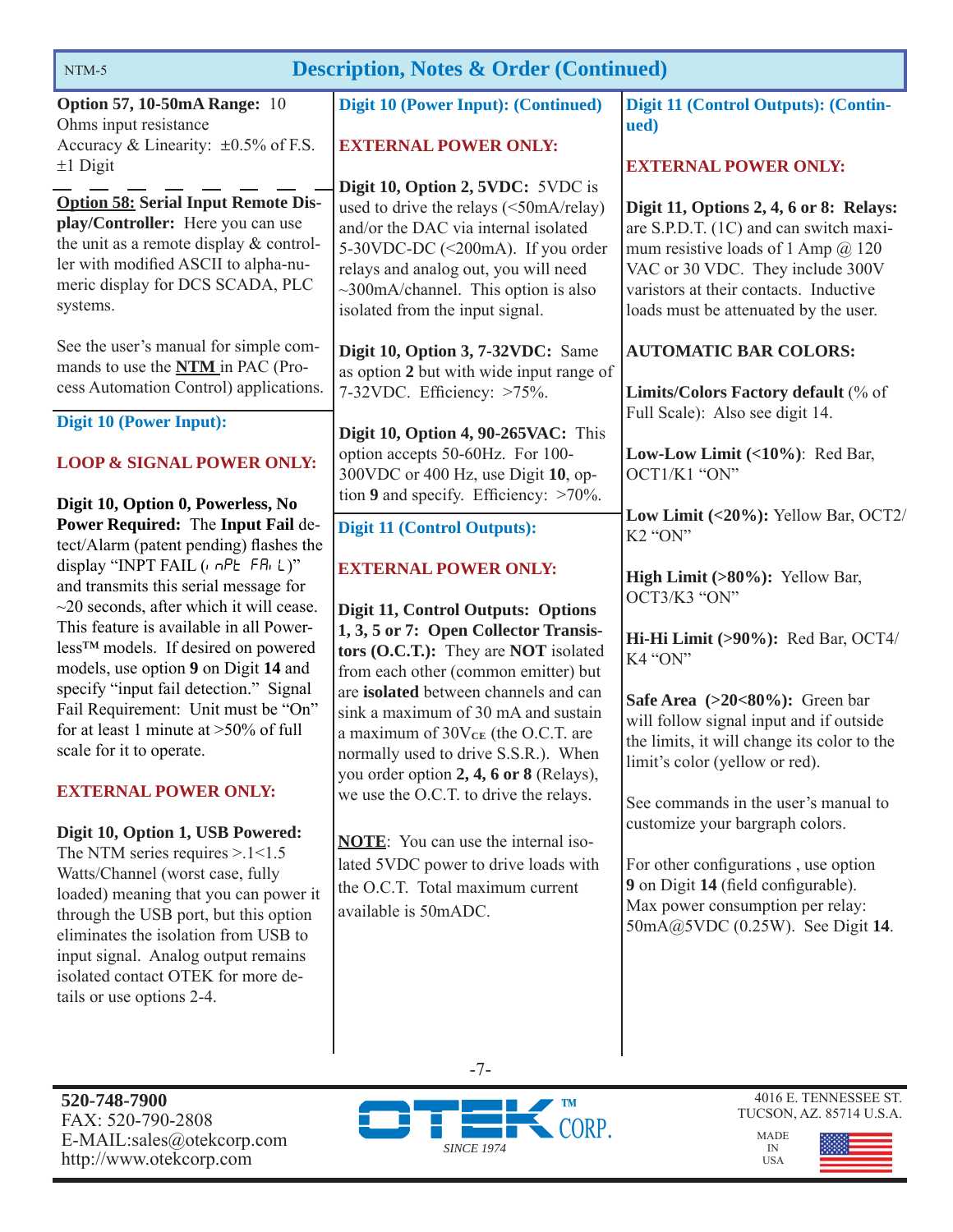# NTM-5 **Description, Notes & Order (Continued)**

**Digit 11 (Control Outputs) {Continued}:** 

#### **EXTERNAL POWER ONLY:**

**External Control:** You can control the O.C.T./Relays via the serial port at will with simple commands. They don't have to be assigned to the bar colors/set points, but are by default.

#### **Notes:**

1. Digit **11** is governed by Digit **7** (# of Channels) & Digit **4** (Housing). Reason: Digit **11** can **NOT** have more channels than permitted by Digit **7** or it cannot fit in the housing (Digit 4).

#### **Digit 12 (Analog /Power Output):**

#### **EXTERNAL POWER ONLY:**

#### **Digit 12, Analog Output, Options**

**1, 3, 5 or 7:** This isolated output is factory set to follow the input (0-F.S. in=4-20 out) but can also be set for other outputs or serially controlled by simple commands via the serial port. For other outputs, use option **9** and specify, including reverse scale (4-20=20-4), bipolar and PID. Power consumption: 200mA@5VDC (1W). Accuracy & Linearity:  $\pm 0.5\%$  of full scale.

**Digit 12 (Analog /Power Output):** 

{Continued}

**Analog Output External Control (Use Option 9 and specify):** A) 0-100mVDC in=4-20mA out; B) 0-10K Ohm in=4-20mA out; C) Use options 58, 68, 78 or 88 and control it via serial port.

**Digit 12, 30 VDC Out, Options 2, 4, 6 or 8:** Use this option to power your 4-20mA transmitter or other transducer. Maximum current is 25mADC. It's isolated and is the same power source we use for 4-20mA out. Power consumption: 200mA@5VDC (1W)/channel.

 1. This digit 12 is governed by digits 4 (Housing)  $& 7 \times 7$  (# of Channels). Reason: Digit 12 cannot have more outputs than input channels (Digit 7), which is governed by Digit 4 (Housings).

#### **Digit 13 (Scale Plate):**

**Digit 13, Scale Plate:** Option **0** is a standard scale plate that reads 0-100%. Use option **9** for custom printing and contact Otek.

**Digit 14 (Range/Calibration):** 

**0**= Factory Default: 0-Full Scale Input=0-100% bar and 0-100.0 digits. Colors: <10>90%: Red; <20>80%: Yellow;  $>20$ <80%: Green. Use Option **9** (custom) and contact Otek. Also see Control Outputs (Digit 11).

**Bargraph Default**: 0-full scale=0-100%. You can program it for single pointer, or three or five bars via the serial port.

**Important Note on A.C. Powerless**

The NTM, UPM & NT Series can extract energy from your A.C. signal to power itself and opto isolated serial, optional O.C.T. (Digit 11, options 1, 3, 5 or 7), and to power the optional 4-20mA output (Not 20-4mA out) from a wide input range. External power is required to power the optional relays (Digit 11, options 2, 4, 6 & 8) (200mW each). If you need relays, either use the external powered options on Digits 8 & 9 (33, 37, 40 or 42) and the Digit 10 power input options (1-4) or use Powerless<sup>TM</sup> options 01-04 on Digits 8 & 9 and Power Input option 09 (custom) on Digit 10 and specify (09=Power for relays and DAC). Result: The signal will power the instrument and will include our patented **Signal Fail Detection & Alarm**. The relays and analog output are powered by the external power option (all 100% isolated).

#### **ABOUT OUR INPUT FAIL DETECTION**

Only available on Powerless™ models. While in normal operation, we store excess energy and use it to power the NTM if and when the signal fails (post mortem).

HAPE FRHE





4016 E. TENNESSEE ST. TUCSON, AZ. 85714 U.S.A.

*SINCE 1974*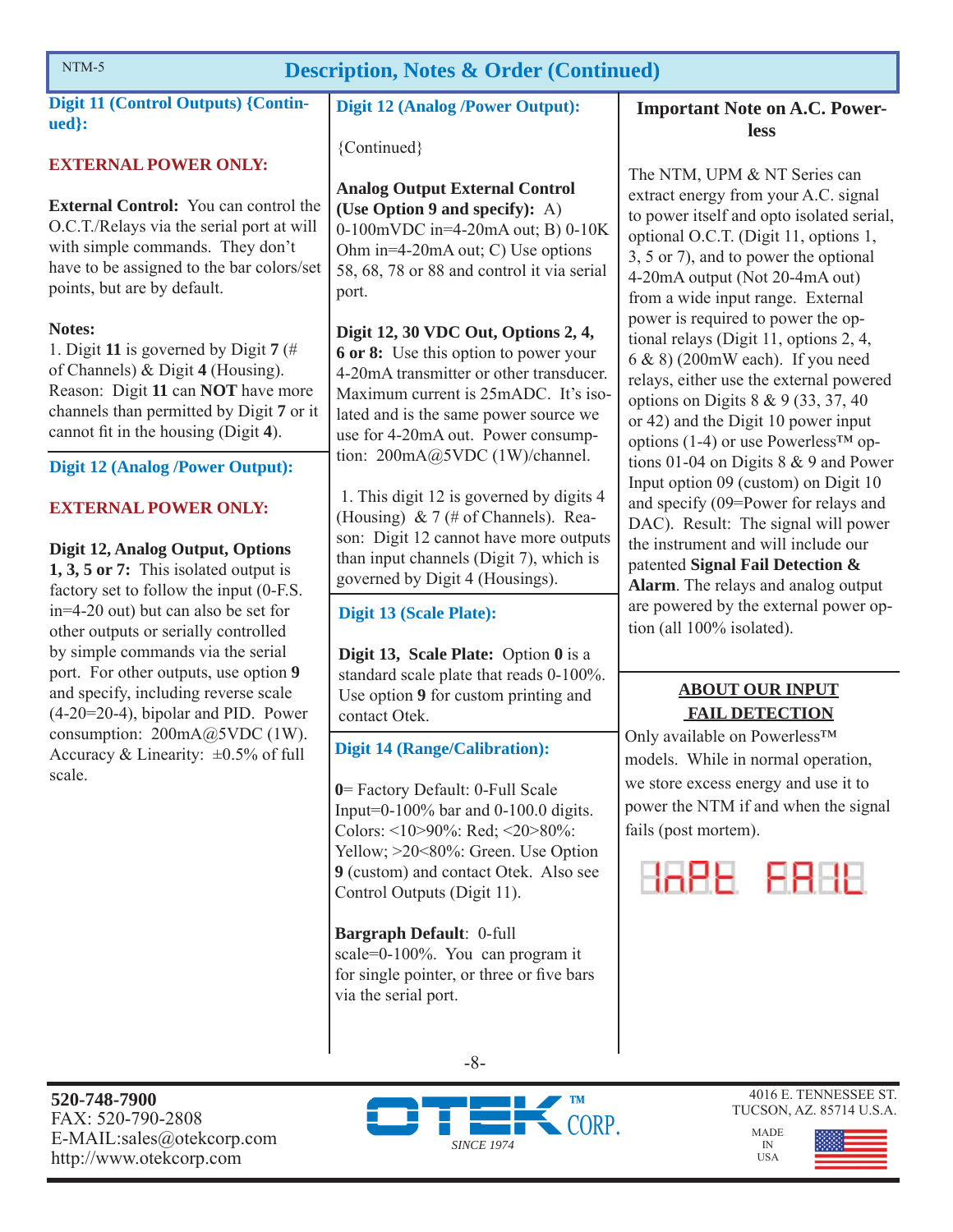#### **NTM-5 LOOP POWER VERSION ORDERING INFORMATION 5-1-17**



NOTE: Please READ BEFORE building part number:

1. USB I/O is powered by VUSB. RS485 requires 5V@~3mA.

2. Otek will build to certain nuclear or MIL-Standards but testing and confirmation of compliance, if required, will be quoted as a separate line item.

**520-748-7900** FAX: 520-790-2808 E-MAIL:sales@otekcorp.com http://www.otekcorp.com



4016 E. TENNESSEE ST. TUCSON, AZ. 85714 U.S.A.

MADE IN USA



-9-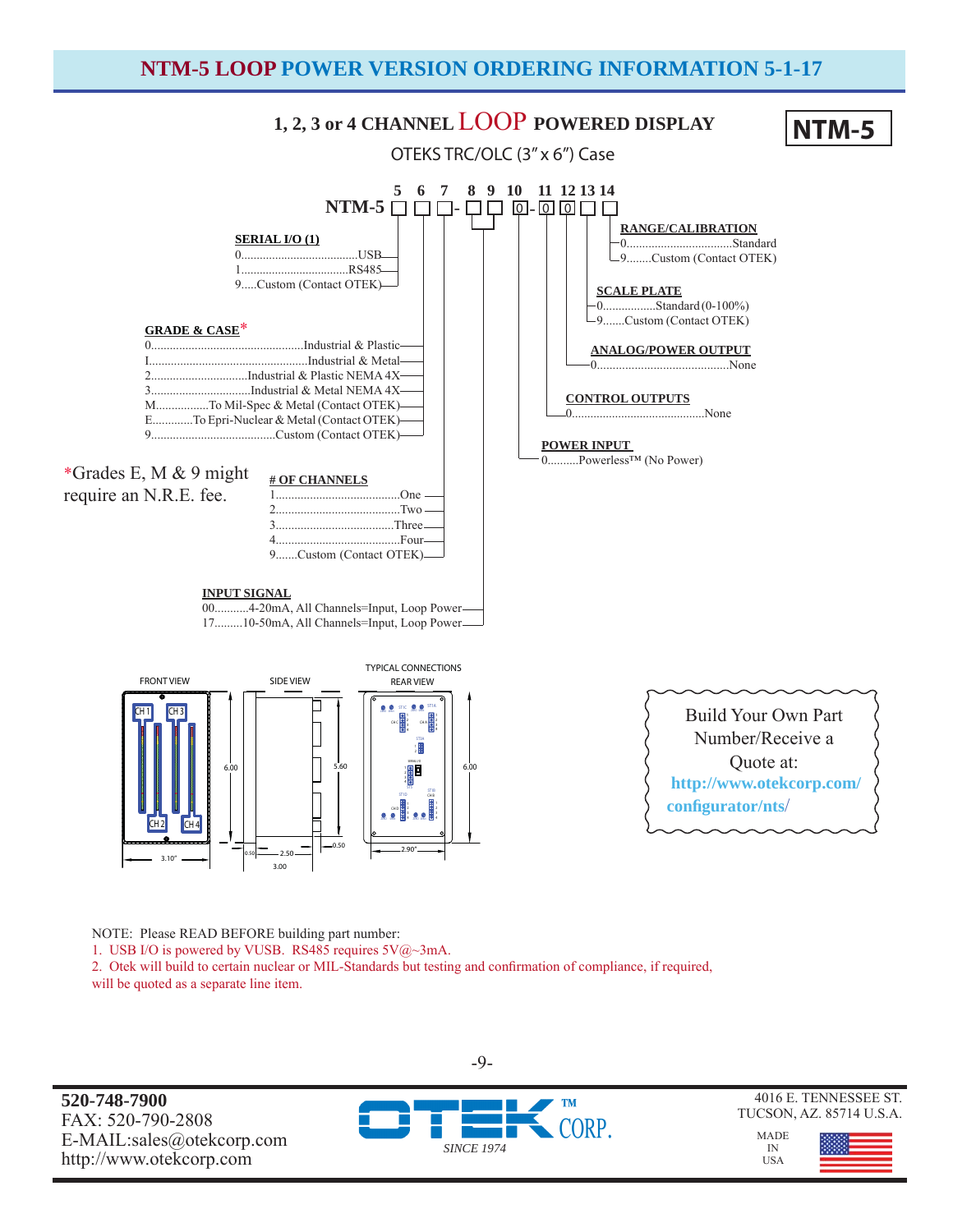#### **NTM-5 SIGNAL POWER VERSION ORDERING INFORMATION 5-1-17**



**520-748-7900** FAX: 520-790-2808 E-MAIL:sales@otekcorp.com http://www.otekcorp.com



-10-

4016 E. TENNESSEE ST. TUCSON, AZ. 85714 U.S.A.

MADE IN USA

3.00

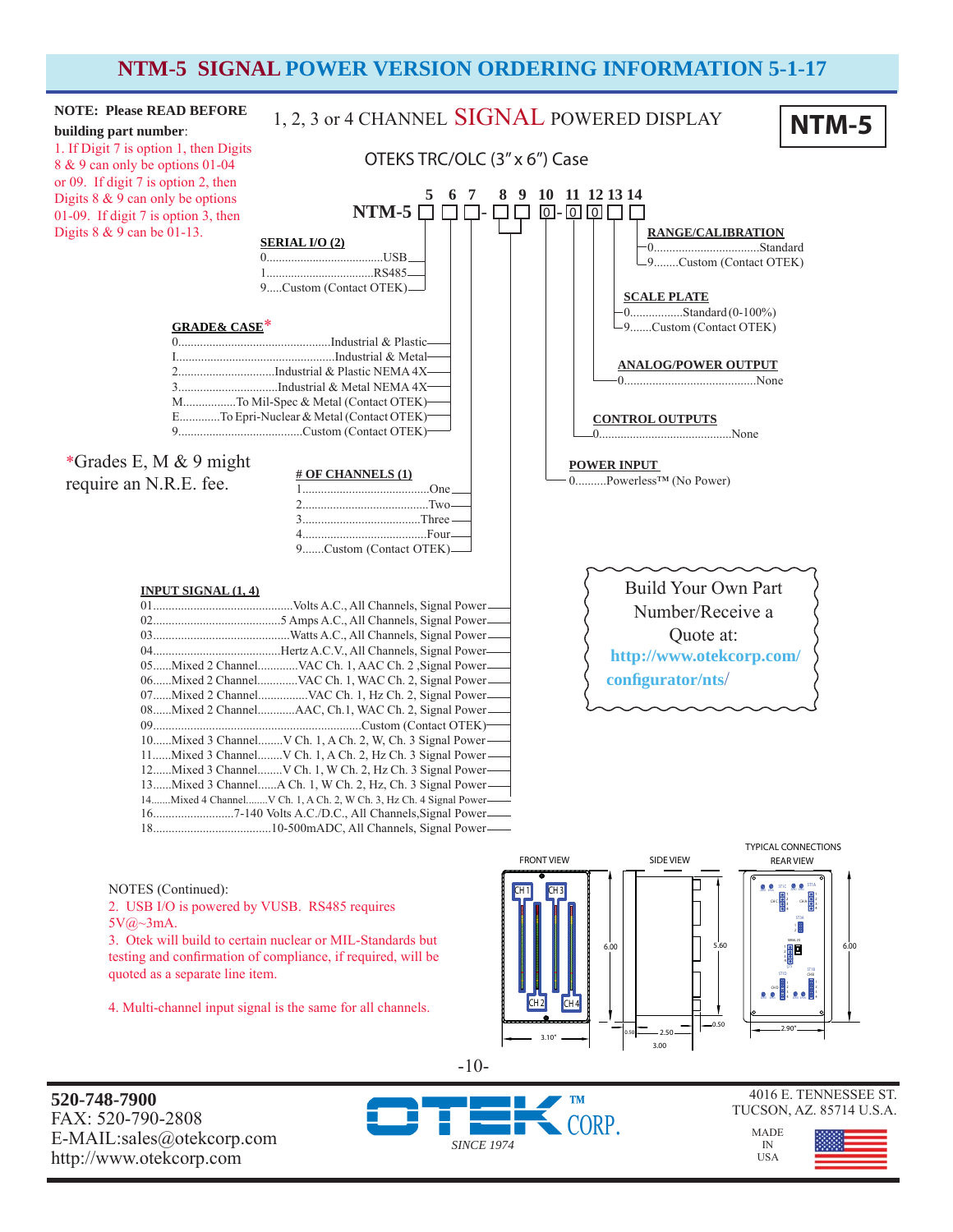# **NTM-5** EXTERNAL POWER **ORDERING INFORMATION 5-1-17**

1, 2, 3 OR 4 CHANNEL **EXTERNAL** POWERED CONTROLLER

#### **NOTE: Please READ BEFORE building part number**:

1. If digit 10 is option 1, then digit 5 must be option 0 or 3. USB I/O is powered by VBUS (3mA). RS485 requires 5V@~3mA.

2. If Digit 7 is option 1, then Digits 11 and 12 can only be options 0-2 or 9. If digit 7 is option 2, then Digits 11 and 12 can only be options 0-4 or 9. If Digit 7 is option 3, then Digits 11 and 12 can option be options 0-6 or 9.

#### 3. The number of outputs

(Digits 11 and 12) cannot exceed the number of channels (Digit 7) and cannot exceed the number of Input Signals (Digits 8 & 9).



E.............To Epri-Nuclear & Metal (Contact OTEK) 9........................................Custom (Contact OTEK)

\*Grades E, M & 9 might require an N.R.E. fee.

| # OF CHANNELS $(2, 3)$  |  |
|-------------------------|--|
|                         |  |
|                         |  |
| $3$ Three $\equiv$      |  |
| $4$ Four $\qquad$       |  |
| 9Custom (Contact OTEK)- |  |

#### **INPUT SIGNAL (3, 6, 7)**

See Page 12 and enter option number for Digits 8 & 9.









-11-

| OTEKS TRC/OLC (3" x 6") Case                                                                                                                                                                                                                                                                                                                                                                                                                                                                                                                    | <b>NTM-5</b> |
|-------------------------------------------------------------------------------------------------------------------------------------------------------------------------------------------------------------------------------------------------------------------------------------------------------------------------------------------------------------------------------------------------------------------------------------------------------------------------------------------------------------------------------------------------|--------------|
| 10 11 12 13 14<br>$5\quad 6$<br>78<br>9<br>$-5$<br>RANGE/CALIBRATION<br>-9Custom (Contact OTEK)<br><b>SCALE PLATE</b><br>$SB-$<br>$-0$ Standard (0-100%)<br>I85-<br>-9Custom (Contact OTEK)<br>net-<br>ng)-<br><b>ANALOG/POWER OUTPUT (2, 3)</b><br>ng)-<br>K).<br>4CH. 1 & 230V Out<br>-5CH. 1, 2 & 34-20mA Out<br>Plastic-<br>-6CH. 1, 2 & 330V Out<br>Metal-<br>-7CH. 1, 2, 3 & 44-20mA Out<br>1A 4X–<br>__8CH. 1,2, 3 & 430V Out<br>$IA 4X-$<br>-9Custom (Contact OTEK)<br>TEK)-<br>TEK)-<br><b>CONTROL OUTPUTS (2, 3)</b><br>TEK)<br>…None | None         |

| —1CH. 1 O.C.T. (4)                          |
|---------------------------------------------|
| $\leftarrow$ 2CH. 1Relays (4)               |
| $-3$ CH. 1 & 2O.C.T. (8)                    |
| $\boxed{\phantom{2}4CH. 1 \& 2}$ Relays (8) |
| $-$ 5CH. 1, 2 & 3O.C.T. (12)                |
| —–6CH. 1, 2 & 3Relays (12)                  |
| — 7CH. 1, 2, 3 & 4O.C.T. (16)               |
| $-8$ CH. 1, 2, 3 & 4Relays (16)             |
| -9Custom (Contact OTEK)                     |

#### **POWER INPUT (1)**

|  | --------------------------Non-Isolated USB |
|--|--------------------------------------------|
|  | -2Isolated 5VDC                            |
|  |                                            |
|  | -4Isolated 90-265VAC                       |
|  | -9Custom (Contact OTEK)                    |

#### **NOTES (Continued): Please READ BEFORE building part number**:

4. Otek will build to certain nuclear or MIL-Standards but testing and confirmation of compliance, if required, will be quoted as a separate line item.



4016 E. TENNESSEE ST.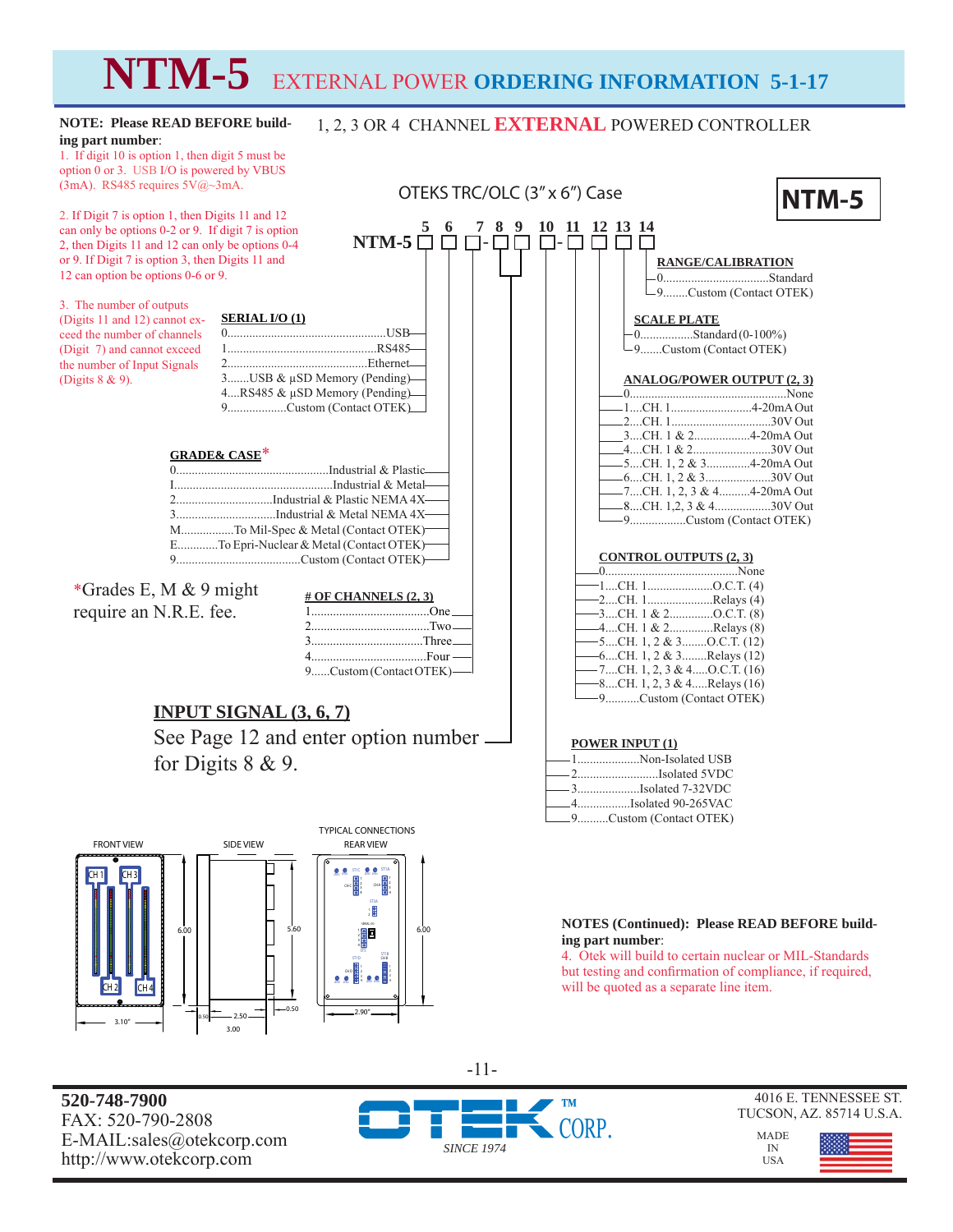# **MODEL NTM-5 DIGITS 8 & 9 INPUT SIGNAL ORDERING INFORMATION 5-1-17**

### **AVAILABLE ON EXTERNAL POWER MODELS ONLY**

#### **INPUT SIGNAL 5 6 7**  NTM-5 □ □ □ -**8 9**  - **10 11 12 13 14**

| MIXED INPUT SIGNALS (2 CHANNELS) |  |
|----------------------------------|--|
|----------------------------------|--|

| <u>MIXID IN THE PIGNIBIO (# CIRRICHIO)</u>     |
|------------------------------------------------|
|                                                |
| $-61$ Ch.1: 10V; Ch.2: 1A (.2 $\Omega$ ) RMS   |
| $-62$ Ch.1:100V; Ch.2:1A (.2 Ω) RMS            |
| -63Ch.1:100V; Ch.2: 50mVRMS                    |
| $-64$ Ch.1: 150V; Ch.2: 5A (.04 $\Omega$ ) RMS |
| $-65$ Ch.1: 250V; Ch.2: 5A (.04 $\Omega$ ) RMS |
| -66Ch.1: 150V; Ch.2: 100Hz (120 V Line) RMS    |
| -67Ch.1: 250V; Ch.2: 100 Hz (240V Line) RMS    |
|                                                |
|                                                |

|--|

| $-$ 70Ch.1:1V; Ch.2: 1A(.2 $\Omega$ ); Ch.3: WRMS             |
|---------------------------------------------------------------|
| $-71$ Ch.1:10V; Ch.2:1A(.2 $\Omega$ ); Ch.3: WRMS             |
| $-$ 72Ch.1:100V; Ch.2:1A(.2 Ω); Ch.3: WRMS                    |
|                                                               |
| $-$ 74Ch.1: 150V; Ch.2: 5A (.04 $\Omega$ ); Ch.3: W RMS       |
| $-$ 75Ch.1: 250V; Ch.2: 5A (.04 $\Omega$ ); Ch.3: W RMS       |
| $-$ 76Ch.1: 150V; Ch. 2: 5A (.04 $\Omega$ ); Ch.3: 100Hz RMS  |
| $-$ 77Ch.1: 250V; Ch. 2: 5A (.04 $\Omega$ ); Ch.3: 100 Hz RMS |
|                                                               |
|                                                               |
|                                                               |

#### **MIXED INPUT SIGNALS (4 CHANNELS)**

| —–80Ch.1: 150V; Ch.2: 5A (.04 Ω); Ch.3: W; Ch.4: 100Hz RMS             |  |  |
|------------------------------------------------------------------------|--|--|
| $-$ 81Ch.1: 250V; Ch. 2: 5A (.04 $\Omega$ ); Ch.3: W; Ch.4: 100 Hz RMS |  |  |
| $-$ 82Ch.1: 120V; Ch. 2: 5A (.04 $\Omega$ ); Ch.3: W; Ch.4: 500 Hz RMS |  |  |
| $-$ 83Ch.1: 250V; Ch. 2: 5A (.04 $\Omega$ ): Ch.3: W; Ch.4: 500 Hz RMS |  |  |
|                                                                        |  |  |
| $-89$                                                                  |  |  |

| <b>Build Your Own Part</b> |
|----------------------------|
| Number/Receive a           |
| Quote at:                  |
| http://www.otekcorp.com/   |
| configurator/nts/          |
|                            |

| 29Custom (Contact OTEK)——           |
|-------------------------------------|
|                                     |
|                                     |
|                                     |
|                                     |
|                                     |
|                                     |
|                                     |
|                                     |
|                                     |
|                                     |
| 41Hertz (10KHz/5V Logic) F.S.       |
| 42Hertz (120VAC/40-100 Hz) F.S.     |
| 43Hertz (240VAC/30-100 Hz) F.S.     |
| 44Hertz (120VAC/500 Hz) F.S.        |
|                                     |
|                                     |
|                                     |
|                                     |
|                                     |
|                                     |
|                                     |
|                                     |
| 55% RH (Specify Sensor)             |
|                                     |
|                                     |
| 58None (Serial Input Remote Meter)— |

#### NOTES:

3. The number of outputs (Digits 11 and 12) cannot exceed the number of channels (Digit 7) and cannot exceed the number of Input Signals (Digits 8 & 9).

6. For 400 Hz line, use option 29, 69, 79 or 89 and specify input. Peak & Hold to 50KHz function on request.

7. 50mV shunt not included.

**520-748-7900** FAX: 520-790-2808 E-MAIL:sales@otekcorp.com http://www.otekcorp.com

-12-



4016 E. TENNESSEE ST. TUCSON, AZ. 85714 U.S.A.